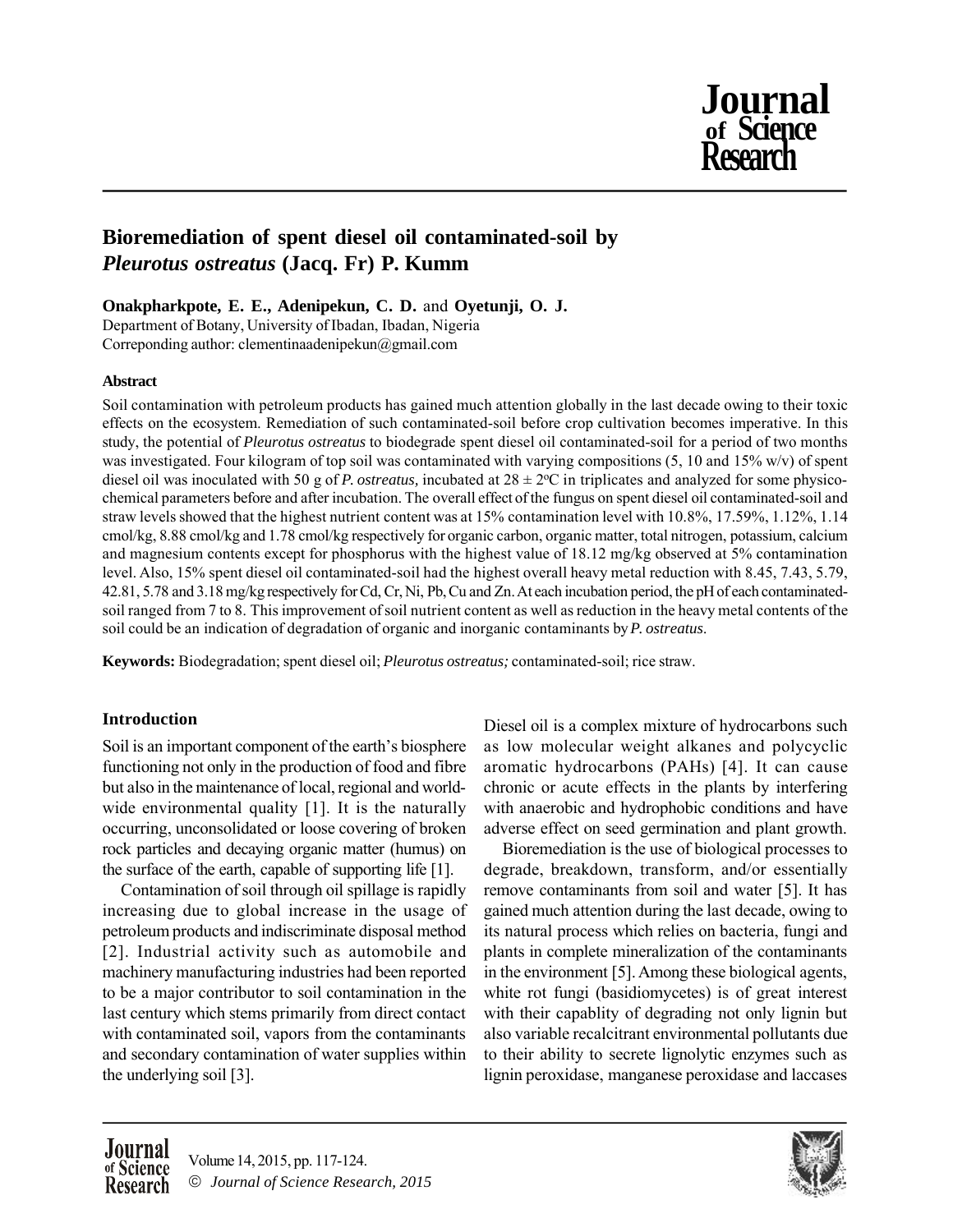which aid in the degradation process [6]. Ejoh *et al* [7] reported the efficacy of white rot fungus in bioaccumulation of large concentrations of some heavy metals, such as cadmium (Cd), manganese (Mn), lead (Pb) and copper (Cu) coupled with the improvement of nutrient status of contaminated-soil. Furthermore, *Pleurotus ostreatus, P. florida, P. sajor-caju,P. eryngii* and other white rot fungi had also been found to degrade chlorophenols, lindane, synthetic dyes, PAHs, PCBs [8].

The objectives of this study are to assess the influence of growth of *P. ostreatus* during incubation period on the nutrient content, It also aim at determining the level of some heavy metal contents in the spent diesel oil contaminated-soil.

# **Materials and methods**

### *Study location*

The remediation experiment was conducted inside the Plant Physiology Laboratory, Department of Botany University of Ibadan, Nigeria.

# *Soil sterilization and source of experimental materials*

Top soil obtained from the nursery-area of the Department of Botany was sterilized and then sieved with a 2mm mesh to remove gravel and debris. The spent diesel oil used was obtained from a diesel generator from the Department of Botany.

The substrate used for this study was rice straw. The rice straw was collected from the International Institute of Tropical Agriculture (IITA), Ibadan. The straw was sun dried for two weeks to prevent decomposition, after which it was cut into 5 mm size using a guillotine.

Five days old, fresh cultures of *P. ostreatus* were obtained from the Plant Physiology Laboratory, Department of Botany, University of Ibadan, and kept in the refrigerator prior use.

### *Spawn preparation*

The pure spawn was prepared according to method described by Stamets [9]. The substrate, rice straw was soaked in water for one hour to make the straw moist and then squeeze using muslin cloth until no water oozed out. Five grams of wheat bran (additive) was added to the moist straw, put into 350 ml sterile bottles and covered with aluminium foil, autoclaved at 15 lbs pressure,  $121\textdegree$ C for 15 mins. After cooling, each bottle was inoculated with 10 g of vigorously growing spawn of *P. ostreatus* in an inoculating chamber, then the bottles were incubated at  $28 \pm 2^{\circ}\text{C}$  for 3 weeks until the substrate was completely ramified.

### *Fungal cultivation and incubation*

A modified method of [10] was employed for this research. Four kilograms of sterilized soil was weighed into polythene bags. Varying concentrations (5%, 10% and 15% w/v) of spent diesel oil was added and mixed thoroughly; the experiment was laid out in four replicates for each level of contamination and the control.

Four hundred grammes of moistened rice straw that were laid on the contaminated-soil in each polythene bags separated with wire guaze and covered with aluminium foil. These bags were pasteurized at  $100^{\circ}$ C for about four hours and were allowed to cool.

## *Inoculation of bags (soil)*

After cooling, each polythene bag was inoculated with 50 g of growing spawn of *P. ostreatus*in the inoculating chamber. The bags were incubated at room temperature for one and two months inside the Plant Physiology Laboratory, Department of Botany, University of Ibadan, Nigeria.

Two sets of control were set up namely; the first control treatment (no contamination with spent diesel oil and inoculation with the fungus while the second set was different levels of the oil was added to the soils without inoculation of fungus. The calculation of the incubation period began two weeks after inoculation when the mushroom had fully ramified the substrate.

At the end of the incubation period, the soil layers were separated from the mycelia-ramified substrates. The soil samples were dried, physio-chemical parameters and heavy metals were determined. Mycelia-ramified substrates were also analyzed for physio-chemical parameters and heavy metals.

# *Physio-chemical analysis of soil samples Soil pH determination*

The soil pH was measured in soil-water suspension (1:1) using Jenway model 3510 pH meter using the method described by [11].

### *Nutrient content analysis*

The organic matter, organic carbon, percentage nitrogen (N), phosphorus (P), potassium (K), zinc (Zn), iron (Fe), copper (Cu), magnesium (Mg), manganese (Mn) contents were determined using method described by [12].

# *Determination of heavy metals*

This method involved the rapid determination of cadmium (Cd), chromium (Cr), lead (Pb) and nickel (Ni) in soil samples and substrates using atomic absorption spectroscopy after digestion with aqua regia. The reagent blanks were used to estimate the elements[12].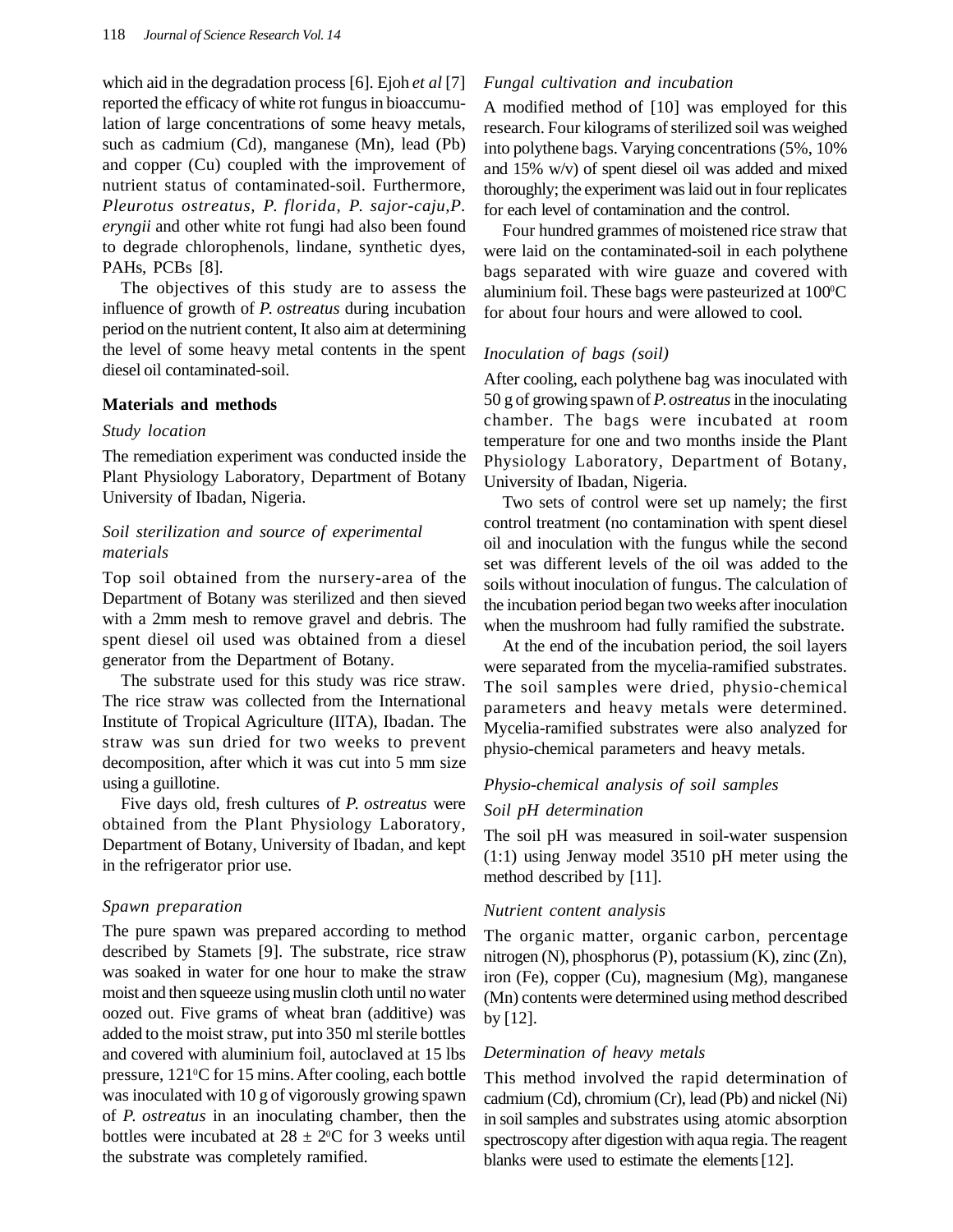### *Data analysis*

Data obtained were subjected to Analysis of variance (ANOVA) using SAS 20.0. The means of treatment were compared using Duncan's Multiple Range Test (DMRT).

## **Results**

The nutrient contents of spent diesel oil contaminatedsoil incubated with *P. ostreatus* for two months are shown in Table1. The nutrient contents of the contaminated spent diesel oil contaminated-soil increased as the incubation period increased from 0 month to 2 months. The nutrient contents were found higher at 2 months of incubation than those incubated at 0 and 1 month. Organic carbon, organic matter, phosphorus were highest at 15% spent diesel oil concentration in the soil (12.61%, 21.74%, 12.63mg/ kg respectively) at 2 months of incubation period. The nutrient content of the soil was found lowest when there was no spent diesel oil contamination except in nitrogen which recorded high values (1.99%) above when compared with other levels of contamination. Potassium recorded high values at 5% level of contamination above other levels of concentration.

Similarly, calcium and magnesium contents increased from 1.897 to 2.647 cmol/kg and 0.583 to 0.643 cmol/kg in the control after 2 months of incubation. A similar trend was observed for other levels of contamination for both calcium and magnesium. There were significant differences (*p*d" 0.05) at 0%, 5%, 10% and 15% for organic carbon, organic matter, phosphorus, nitrogen, potassium, and calcium and magnesium contents of the spent diesel oil contaminated soil. The soils pH increased from 6.77 to 7.67 in the control  $(0\%)$  and from 6.67 to 8.1 at 5% level of contamination after 2 months of incubation and the values observed were not significantly different (*p*d" 0.05) from each other.

Heavy metal content in spent diesel oil contaminatedsoil inoculated with *P. ostreatus* and incubated for 2 months is shown in Table 2. After incubation for two months there was reduction in heavy metals analyzed. At the control (0%) level, cadmium reduced from 1.69 to 1.24 mg/kg, chromium reduced from 5.57 to 2.23 mg/kg, nickel reduced from 3.28 mg/kg to 1.55 mg/kg, copper reduced from 0.743 mg/kg to 0.723 mg/kg and the lead content reduced from 3.12 to 2.77 mg/kg. However, the same trends of reduction were recorded for other levels of contamination except for 10% contamination level which recorded a slight increase in copper and zinc contents with 3.117-5.000 mg/kg and 1.787-2.663 mg/kg respectively.

The result in Table 3 shows the nutrient content of the substrates inoculated with *P. ostreatus* for 2

months. There was an increase in the nutrients content of substrates inoculated with the fungus compared to control after 2 months of incubation. The nutrient content increased as the incubation period increases from 0 month to 2 months. Nitrogen, calcium and magnesium were found highest at 5% spent diesel oil concentration (3.80%, 1.03%, and 5.60%) respectively after 2 months of incubation. Potassium recorded highest values at 15% level of contamination (0.054%) after two months of incubation. The nutrient contents of the substrates was lowest where there was no spent diesel oil contamination except phosphorus which recorded high values above (2.00%) other levels of concentration. There were no significant differences  $(p \le 0.05)$  at all levels of contamination for nitrogen and magnesium contents of the substrates.

The result of heavy metal content of the substrates incubated with *P. ostreatus*, after incubation for two months is shown in Table 4. An increase in heavy metal of treatments was observed compared to the control. In the control (0%) level, Cadmium increased from 16.90 to 25.67mg/kg, Chromium from 13.9 to 23.1mg/ kg, Nickel from 37.50 to 129.30mg/kg, the Lead from 11.00 to 20.00mg/kg, Copper from 0.0014 to 0.0022mg/ kg and Zinc increased from 13.33 to 16.33mg/kg. However, the same trend of increase was recorded at 5%, 10% and 15% levels of contaminants. There was no significant difference ( $p \le 0.05$ ) among concentrations of the soil contaminants  $(0\%, 5\%, 10\% \text{ and } 15\%)$ for chromium.

Table 5 shows the effect of contaminant levels on nutrient contents and pH of spent diesel oil contaminated soil incubated with *P. ostreatus* for two months. An increase in organic carbon, organic matter, magnesium, calcium and pH contents was observed as the concentration level of the spent diesel oil in the soil increases. The concentration of 15% spent diesel oil-contaminated soil had the highest organic carbon, organic matter, potassium, calcium, magnesium, and pH contents with 10.38%, 17.89%, 1.14 cmol/kg, 8.88 cmol/kg, 1.78 cmol/kg and 7.23 respectively while control soil had the least organic carbon, organic matter, potassium, calcium, magnesium, and pH contents with 3.36%, 5.79%, 0.69 cmol/kg, 2.12 cmol/kg, 0.61 cmol/ kg and 7.06 respectively. There were significant differences ( $p \le 0.05$ ) among the concentration levels for organic carbon, organic matter, calcium, magnesium contents. Similar observation was recorded among 5, 10 and 15% contamination levels for pH.

However, a slight reduction in the nitrogen contents was observed at 0% concentration levels from 0.91% to 0.74% at 5% concentration levels. At 10 and 15%concentration levels, the nitrogen content increased to 0.97 and 1.12% respectively. Conversely, the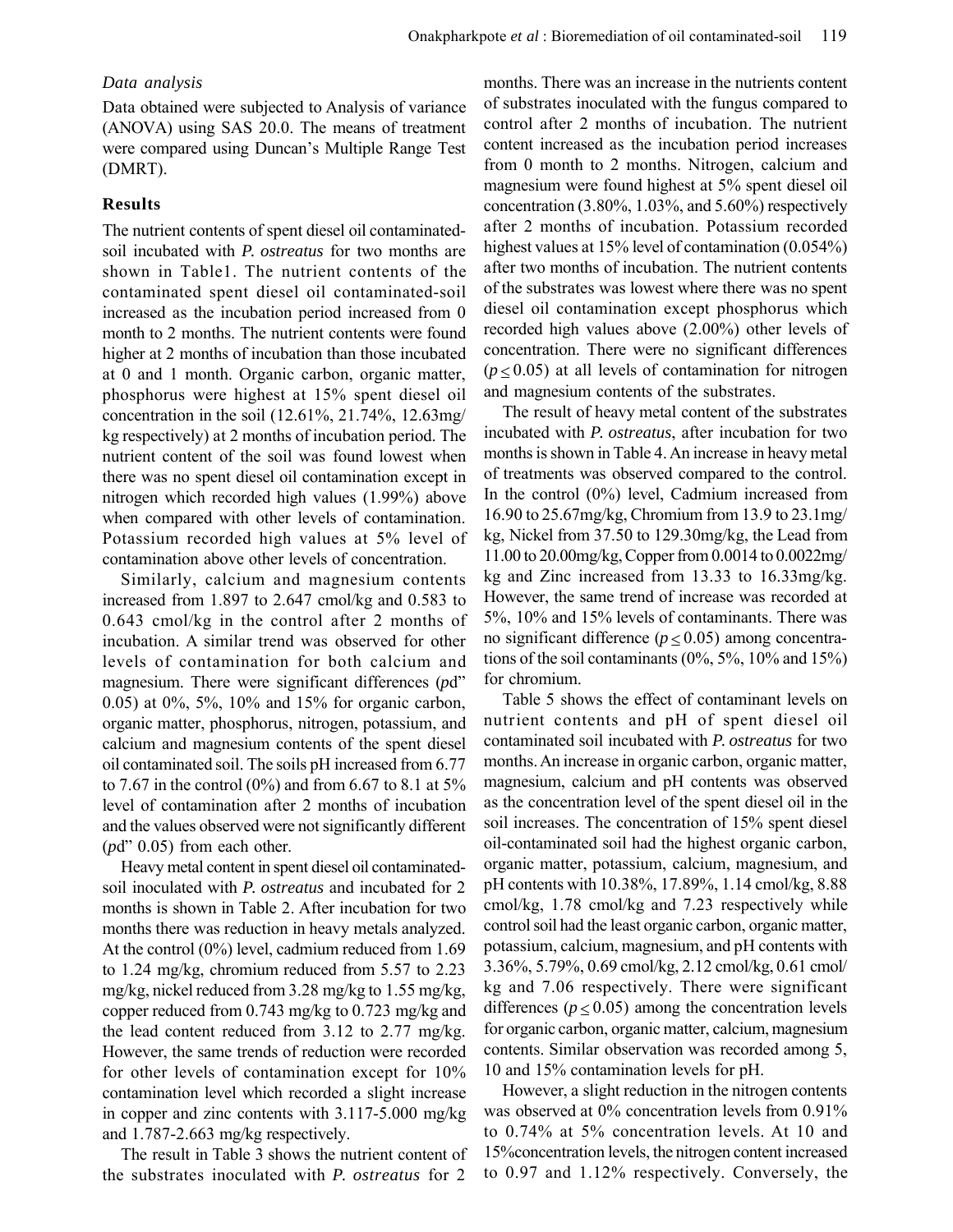| Spent diesel oil<br>contamination<br>level $(0\%)$ | <b>Incubation</b><br>period | Organic<br>carbon<br>$(\%)$ | Organic<br>matter<br>(%) | Nitrogen<br>$($ %) | <b>Phosphorus</b><br>(mg/kg) | <b>Potassium</b><br>$\frac{\text{cmol}}{\text{kg}}$ | Calcium<br>(cmol/<br>kg) | <b>Magnesium</b><br>$\frac{\text{cmol}}{\text{kg}}$ | pH                   |
|----------------------------------------------------|-----------------------------|-----------------------------|--------------------------|--------------------|------------------------------|-----------------------------------------------------|--------------------------|-----------------------------------------------------|----------------------|
| Control                                            | 0 Month                     | $1.89^{k}$                  | 3.26 <sup>e</sup>        | 0.55 <sup>a</sup>  | 8.86 <sup>d</sup>            | $0.473^{\text{de}}$                                 | $1.897^h$                | $0.583^e$                                           | $6.767$ <sup>c</sup> |
|                                                    | 1 Month                     | $3.15^{j}$                  | $5.43^{\circ}$           | 1.99 <sup>a</sup>  | 20.62 <sup>a</sup>           | $0.407^{\circ}$                                     | 1.807 <sup>h</sup>       | $0.613^e$                                           | 6.733c               |
|                                                    | 2 Months                    | 5.04 <sup>h</sup>           | $8.69$ <sup>de</sup>     | 0.19 <sup>a</sup>  | 22.23 <sup>a</sup>           | $1.193^{bc}$                                        | $2.647$ <sup>g</sup>     | $0.643^e$                                           | 7.667 <sup>b</sup>   |
| 5                                                  | 0 Month                     | $3.60^{\rm i}$              | $6.21^e$                 | 0.94 <sup>a</sup>  | $13.23^{b}$                  | $0.683^d$                                           | $5.767$ <sup>d</sup>     | $1.170$ <sup>d</sup>                                | $6.667$ <sup>c</sup> |
|                                                    | 1 Month                     | 8.29 <sup>f</sup>           | 14.29 <sup>c</sup>       | 0.91 <sup>a</sup>  | $20.31^{a}$                  | $0.670$ <sup>d</sup>                                | $5.787$ <sup>d</sup>     | $1.377$ <sup>c</sup>                                | $6.767$ <sup>c</sup> |
|                                                    | 2 Months                    | 8.56 <sup>e</sup>           | $14.76^{bc}$             | 0.37 <sup>a</sup>  | $20.83^{a}$                  | $1.540^{\circ}$                                     | 4.117 <sup>f</sup>       | $1.523^{b}$                                         | $8.100^a$            |
| 10                                                 | 0 Month                     | 4.97 <sup>h</sup>           | $8.57^{\text{de}}$       | 1.22 <sup>a</sup>  | 14.67 <sup>b</sup>           | $0.940^{\circ}$                                     | $4.940^{\circ}$          | $1.507^{bc}$                                        | 6.800 <sup>c</sup>   |
|                                                    | 1 Month                     | $10.70^{\rm d}$             | $18.45^{ab}$             | 1.18 <sup>a</sup>  | $13.83^{b}$                  | $0.967$ <sup>c</sup>                                | $8.243^{\circ}$          | $1.583^{b}$                                         | 6.833c               |
|                                                    | 2 Months                    | 11.10 <sup>c</sup>          | $19.13^{a}$              | 0.51 <sup>a</sup>  | 7.29 <sup>d</sup>            | $1.323^{ab}$                                        | 8.440 <sup>b</sup>       | $1.643^{b}$                                         | $7.967$ <sup>a</sup> |
| 15                                                 | 0 Month                     | $6.84$ <sup>g</sup>         | 11.80 <sup>cd</sup>      | 1.28 <sup>a</sup>  | 6.02 <sup>d</sup>            | $0.983$ <sup>c</sup>                                | $10.687$ <sup>a</sup>    | $1.873^{\rm a}$                                     | $6.933$ <sup>c</sup> |
|                                                    | 1 Month                     | $11.68^b$                   | $20.13^a$                | 1.39 <sup>a</sup>  | 11.80 <sup>c</sup>           | $1.173^{bc}$                                        | $10.510^a$               | $1.830^{a}$                                         | 6.900 <sup>c</sup>   |
|                                                    | 2 Months                    | $12.61^a$                   | $21.74^a$                | 0.70 <sup>a</sup>  | $12.63^{b}$                  | $1.253^b$                                           | $5.433^e$                | 1.640 <sup>b</sup>                                  | $7.867^{ab}$         |

**Table 1.** Nutrient contents and pH of spent diesel oil contaminated-soil incubated with *Pleurotus ostreatus* for two months.

Each value is a mean of three replicates. Values in the same column followed by the same letters are not significantly different according to Duncan Multiple Range Test ( $p \le 0.05$ ).

**Table 2.** Heavy metals contents in spent diesel oil contaminated-soil incubated with *Pleurotus ostreatus* for two months.

| <b>Contamination</b><br>level $(0\%)$ | <b>Incubation</b><br>period | Cadmium<br>(mg/kg) | <b>Chromium</b><br>(mg/kg) | <b>Nickel</b>         | Lead<br>(mg/kg)     | Copper               | Zinc                  |
|---------------------------------------|-----------------------------|--------------------|----------------------------|-----------------------|---------------------|----------------------|-----------------------|
|                                       |                             |                    |                            | (mg/kg)               |                     | (mg/kg)              | (mg/kg)               |
| Control                               | 0 Month                     | 1.69 <sup>f</sup>  | $5.567$ <sup>f</sup>       | $3.283^e$             | $3.12^{f}$          | $0.743^{8}$          | 0.613 <sup>f</sup>    |
|                                       | 1 Month                     | 1.48 <sup>f</sup>  | $2.787$ <sup>g</sup>       | 1.783 <sup>f</sup>    | $2.85$ <sup>f</sup> | $0.723$ <sup>g</sup> | 0.623 <sup>f</sup>    |
|                                       | 2 Months                    | $1.24^{f}$         | $2.227$ <sup>g</sup>       | 1.550 <sup>f</sup>    | $2.77^{\rm f}$      | $0.797$ <sup>g</sup> | $0.770$ <sup>f</sup>  |
| 5                                     | 0 Month                     | 4.95 <sup>d</sup>  | $6.113^{ef}$               | 4.103 <sup>cd</sup>   | $23.53^{\circ}$     | $3.243^e$            | $1.517^e$             |
|                                       | 1 Month                     | 3.50 <sup>e</sup>  | $6.053$ <sup>ef</sup>      | $3.737$ <sup>d</sup>  | $22.56^{\circ}$     | $3.450^e$            | $1.943^d$             |
|                                       | 2 Months                    | 2.99 <sup>e</sup>  | 5.883ef                    | $3.657$ <sup>de</sup> | 8.16 <sup>e</sup>   | 2.340 <sup>f</sup>   | $1.677$ <sup>de</sup> |
| 10                                    | 0 Month                     | 7.47 <sup>b</sup>  | $7.137^{bc}$               | 5.080 <sup>b</sup>    | 36.27 <sup>b</sup>  | $3.117^e$            | $1.787$ <sup>de</sup> |
|                                       | 1 Month                     | 4.07 <sup>de</sup> | $7.103^{\circ}$            | $5.070^{b}$           | $35.89^{b}$         | 4.940 <sup>c</sup>   | $2.497^{bc}$          |
|                                       | 2 Months                    | 3.66 <sup>e</sup>  | $6.457$ <sup>de</sup>      | $4.443^{\circ}$       | 14.93 <sup>d</sup>  | 5.000 <sup>c</sup>   | $2.663^b$             |
| 15                                    | 0 Month                     | $12.64^{\rm a}$    | $7.807$ <sup>a</sup>       | $6.293^{a}$           | $43.96^a$           | 4.197 <sup>d</sup>   | $3.733^{a}$           |
|                                       | 1 Month                     | $6.45^{bc}$        | $7.720^{ab}$               | $6.083^{a}$           | $43.24^{\circ}$     | $6.157^b$            | $3.673^{\circ}$       |
|                                       | 2 Months                    | 6.26 <sup>c</sup>  | $6.777$ <sup>cd</sup>      | $4.980^{b}$           | $41.22^a$           | $6.857$ <sup>a</sup> | $2.123^{cd}$          |

Each value is a mean of three replicates. Values in the same column followed by the same letters are not significantly different according to Duncan Multiple Range Test ( $p \le 0.05$ ).

phosphorus content of the spent diesel oil in the soil increase from 17.24 mg/kg at 0% concentration levels to 18.12 mg/kg at 5 contamination levels while significant decrease was observed at 10 and 15% concentration levels with 11.93 and 10.15 mg/kg respectively. Furthermore, significant differences  $(p \le 0.05)$  was not observed at 0 and 5%, then between 10 and 15% concentration levels for nitrogen and phosphorus contents (Table 5).

Effect of spent diesel oil on heavy metal contents of the contaminated-soil inoculated with *P. ostreatus* is shown in Table 6. Heavy metal contents increased as the levels of concentration of spent diesel oil increased in the soil. The highest values were recorded at 15% level of contamination of the soil while the lowest values were observed at 0% spent diesel oil contamination level for Cd, Cr, Ni, Pb, Cu and Zn.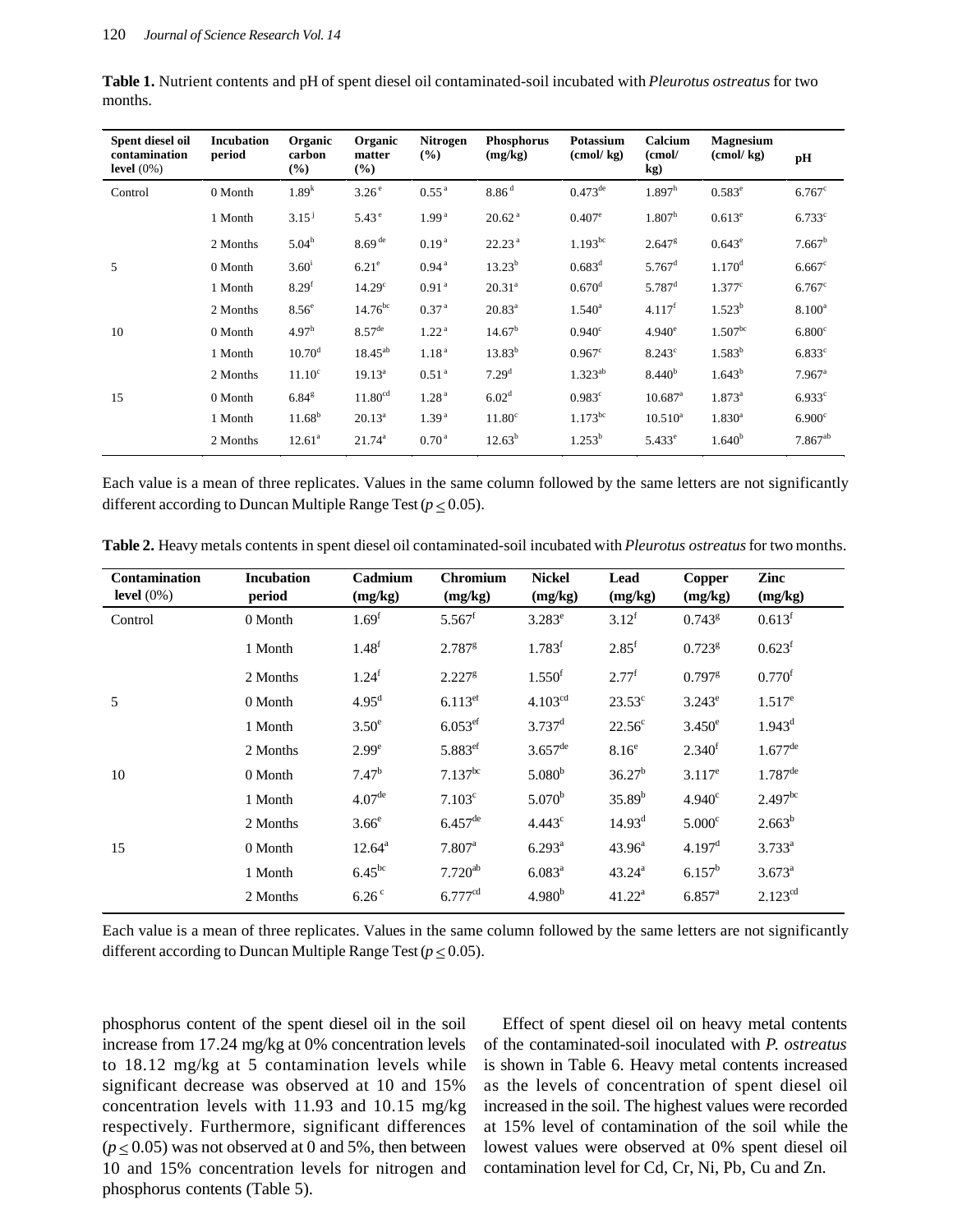| <b>Contamination</b><br>level $(0\%)$ | <b>Incubation period</b> | <b>Phosphorus</b><br>(%) | <b>Nitrogen</b><br>$(\%)$ | Potassium<br>$\text{(cmol/kg)}$ | Calcium<br>$\text{(cmol/kg)}$ | <b>Magnesium</b><br>$\text{(cmol/kg)}$ |
|---------------------------------------|--------------------------|--------------------------|---------------------------|---------------------------------|-------------------------------|----------------------------------------|
| Control                               | 0 Month                  | 0.79 <sup>d</sup>        | 4.02 <sup>a</sup>         | $0.045^{\text{a}}$              | $0.377$ <sup>c</sup>          | $0.197^{\circ}$                        |
|                                       | 1 Month                  | $1.72^b$                 | 3.08 <sup>a</sup>         | $0.052^{\rm a}$                 | $0.707$ <sup>a</sup>          | $0.463^a$                              |
|                                       | 2 Months                 | $2.00^{\rm a}$           | $3.45^{\circ}$            | 0.034 <sup>c</sup>              | $0.793^{\rm a}$               | $0.547$ <sup>a</sup>                   |
| 5                                     | 0 Month                  | $0.64^\mathrm{e}$        | $2.79^{a}$                | $0.037^{\rm b}$                 | 0.420 <sup>c</sup>            | $0.263^b$                              |
|                                       | 1 Month                  | $1.65^{b}$               | $3.19^{a}$                | $0.048^{\rm a}$                 | $1.027^{\text{a}}$            | $0.560^{\rm a}$                        |
|                                       | 2 Months                 | 1.80 <sup>a</sup>        | $3.80^{\rm a}$            | $0.027$ <sup>d</sup>            | $0.783^a$                     | $0.540^{\rm a}$                        |
| 10                                    | 0 Month                  | 1.07 <sup>c</sup>        | $2.96^{\circ}$            | $0.035^{\rm b}$                 | $0.597^{\rm b}$               | $0.297^{\rm b}$                        |
|                                       | 1 Month                  | $0.82^{\circ}$           | $2.65^{\rm a}$            | $0.046^a$                       | $0.763^b$                     | $0.363^a$                              |
|                                       | 2 Months                 | 1.77 <sup>a</sup>        | $3.72^a$                  | $0.053^a$                       | $0.547^{bc}$                  | $0.387$ <sup>a</sup>                   |
| 15                                    | 0 Month                  | $0.52^{\rm b}$           | $2.95^{\rm a}$            | $0.035^{b}$                     | $0.393^{de}$                  | 0.250 <sup>b</sup>                     |
|                                       | 1 Month                  | $1.71^{\rm b}$           | 3.52 <sup>a</sup>         | $0.043^b$                       | $0.817^{\rm a}$               | $0.517^a$                              |
|                                       | 2 Months                 | $1.18^{a}$               | 3.66 <sup>a</sup>         | $0.054^{\text{a}}$              | $0.900^{\rm a}$               | $0.537$ <sup>a</sup>                   |

**Table 3.** Nutrient contents of the substrate incubated with *Pleurotus ostreatus* for two months.

Each value is a mean of three replicates. Values in the same column followed by the same letters are not significantly different according to Duncan Multiple Range Test ( $p \le 0.05$ ).

| <b>Contamination</b> | <b>Incubation</b> | Cadmium            | <b>Chromium</b>   | <b>Nickel</b>       | Lead               | Copper                | Zinc               |
|----------------------|-------------------|--------------------|-------------------|---------------------|--------------------|-----------------------|--------------------|
| Level $(0\%)$        | <b>Period</b>     | (mg/kg)            | (mg/kg)           | (mg/kg)             | (mg/kg)            | (mg/kg)               | (mg/kg)            |
| Control              | 0 Month           | 16.90 <sup>e</sup> | $13.9^\circ$      | 37.50 <sup>f</sup>  | 11.00 <sup>b</sup> | $0.0014^{\circ}$      | $13.33^{a}$        |
|                      | 1 month           | $22.93^{b}$        | 18.7 <sup>d</sup> | $92.30^{\circ}$     | $19.80^{\rm a}$    | $0.0023^b$            | $10.67^{\circ}$    |
|                      | 2 Months          | $25.67^{\circ}$    | $23.1^\circ$      | $129.30^{b}$        | $20.00^a$          | $0.0022^b$            | $16.33^{a}$        |
| 5                    | 0 Month           | 21.17 <sup>d</sup> | $13.6^\circ$      | 39.40 <sup>f</sup>  | $6.7^\circ$        | $0.0017^b$            | $10.67^{\circ}$    |
|                      | 1 Month           | $28.30^a$          | $19.1^{\rm d}$    | 107.00 <sup>b</sup> | 13.50 <sup>b</sup> | $0.0027$ <sup>a</sup> | $20.33^a$          |
|                      | 2 Months          | $30.23^a$          | $22.6^\circ$      | $132.7^{\circ}$     | $21.8^{\rm a}$     | $0.0025^{\text{a}}$   | $20.67^{\circ}$    |
| 10                   | 0 Month           | $22.43^{\circ}$    | $15.1^\circ$      | $56.9^e$            | $14.2^{\rm a}$     | $0.0018^{b}$          | $20.67^{\circ}$    |
|                      | 1 Month           | $28.13^a$          | $29.4^{b}$        | $110.2^b$           | $17.7^{\circ}$     | $0.0022^b$            | 11.00 <sup>b</sup> |
|                      | 2 Months          | $29.80^a$          | $32.6^a$          | $130.2^{\rm a}$     | $20.5^a$           | $0.0030^{\rm a}$      | $20.67^{\text{a}}$ |
| 15                   | 0 Month           | $19.53^d$          | $9.7^{\rm f}$     | $72.1^{\rm d}$      | 18.7 <sup>a</sup>  | 0.0019 <sup>b</sup>   | $12.33^a$          |
|                      | 1 Month           | 28.37 <sup>a</sup> | $19.0^{\rm d}$    | $108.4^{b}$         | $20.3^{\rm a}$     | $0.0026^{\rm a}$      | $18.67^{\circ}$    |
|                      | 2 Months          | $31.57^{\circ}$    | $20.3^{\circ}$    | $138.2^a$           | $25.30^{\circ}$    | $0.0027$ <sup>a</sup> | $19.67^{\circ}$    |

**Table 4.** Heavy metals contents of the substrate incubated with *Pleurotus ostreatus* for two months.

Each value is a mean of three replicates. Values in the same column followed by the same letters are not significantly different according to Duncan Multiple Range Test ( $p \le 0.05$ ).

**Table 5.** Effect of contaminant levels on nutrient contents and pH of spent diesel oil contaminated-soil incubated with *Pleurotus ostreatus* for two months.

| <b>Spent Diesel Oil</b><br><b>Contamination</b><br>Level $(0\%)$ | <b>Organic</b><br><b>Carbon</b><br>$\frac{1}{2}$ | <b>Organic</b><br><b>Matter</b><br>$\left( \frac{0}{0} \right)$ | <b>Nitrogen</b><br>(%) | <b>Phosphorus</b><br>(mg/kg) | <b>Potassium</b><br>$\text{(cmol/kg)}$ | Calcium<br>$\text{(cmol/kg)}$ | <b>Magnesium</b><br>(cmol/kg) | рH                |
|------------------------------------------------------------------|--------------------------------------------------|-----------------------------------------------------------------|------------------------|------------------------------|----------------------------------------|-------------------------------|-------------------------------|-------------------|
| $\overline{0}$                                                   | $3.36^{d}$                                       | 5.79 <sup>d</sup>                                               | 0.91 <sup>a</sup>      | $17.24^{\rm a}$              | $0.69^b$                               | $2.12^d$                      | 0.61 <sup>d</sup>             | 7.06 <sup>b</sup> |
| .5                                                               | $6.82$ <sup>c</sup>                              | $11.75^{\circ}$                                                 | $0.74^b$               | $18.12^{\rm a}$              | $0.96^{\rm b}$                         | $5.22^{\circ}$                | 1.36 <sup>c</sup>             | $7.18^{a}$        |
| 10                                                               | $8.92^{b}$                                       | $15.38^{b}$                                                     | 0.97 <sup>a</sup>      | $11.93^{b}$                  | $1.08^{\rm a}$                         | $7.21^{b}$                    | $1.58^{b}$                    | $7.20^{\rm a}$    |
| 15                                                               | $10.38^{a}$                                      | $17.89^{a}$                                                     | $1.12^a$               | $10.15^{b}$                  | $1.14^a$                               | 8.88 <sup>a</sup>             | $1.78^{\rm a}$                | $7.23^{\rm a}$    |

Each value is a mean of nine replicates. Values in the same column followed by different letters are significantly different according to Duncan Multiple Range Test ( $p \le 0.05$ ).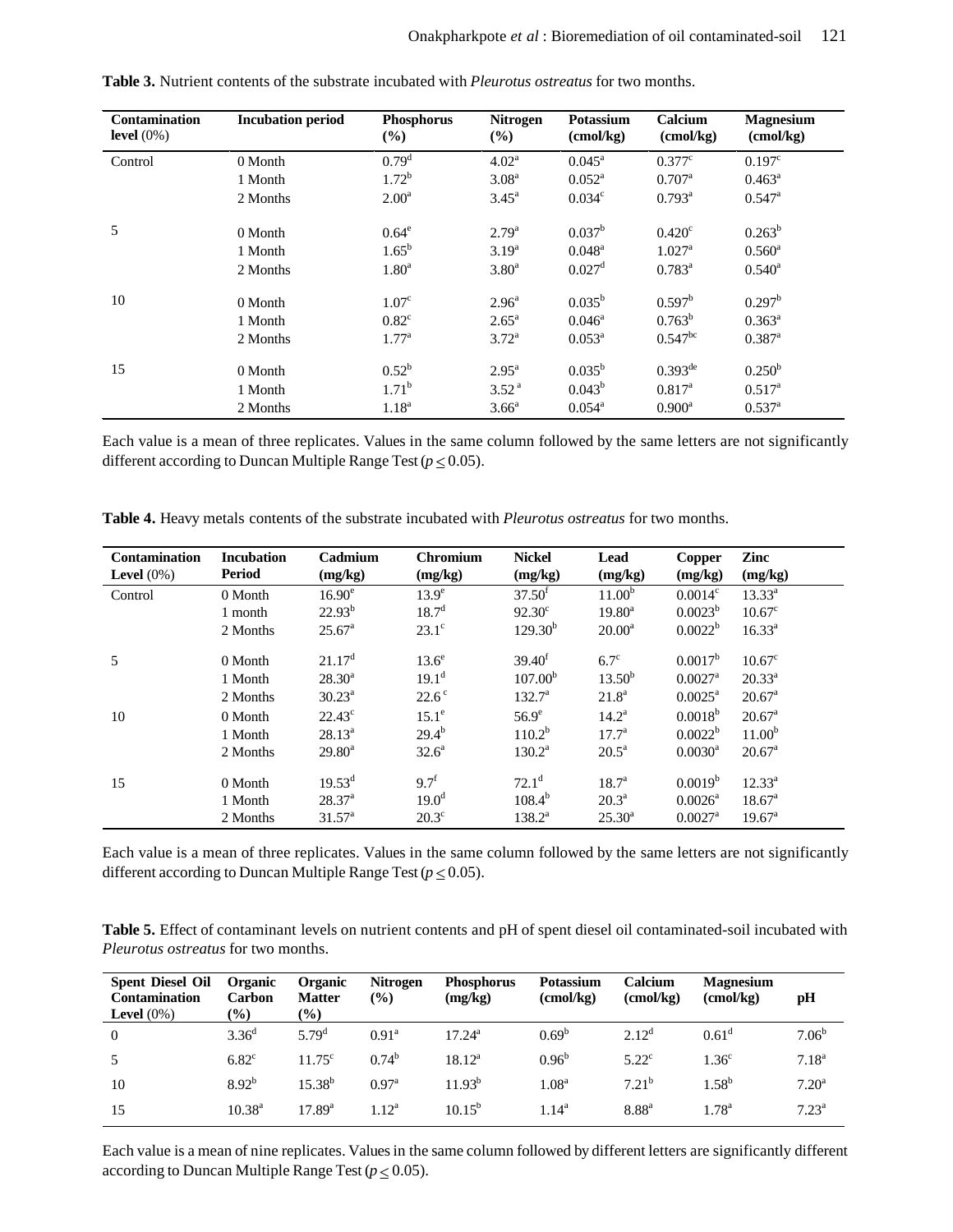| Spent diesel oil<br>contamination level<br>$(0\%)$ | Cd<br>(mg/kg)  | Сr<br>(mg/kg)     | Ni<br>(mg/kg)  | Pb<br>(mg/kg)      | Copper<br>(mg/kg) | Zinc<br>(mg/kg)   |  |
|----------------------------------------------------|----------------|-------------------|----------------|--------------------|-------------------|-------------------|--|
| $\theta$                                           | $1.47^{\circ}$ | $3.53^{\rm d}$    | $2.21^{\circ}$ | $2.91^{\circ}$     | $0.75^{\circ}$    | $0.67^{\circ}$    |  |
|                                                    | $3.81^\circ$   | 6.02 <sup>c</sup> | $3.83^{\circ}$ | 18.08 <sup>c</sup> | 3.01 <sup>c</sup> | 1.71 <sup>c</sup> |  |
| 10                                                 | $5.07^{b}$     | $6.90^{b}$        | $4.86^{b}$     | $29.03^{b}$        | $4.35^{b}$        | $2.32^{b}$        |  |
| 15                                                 | $8.45^{\rm a}$ | $7.43^{\rm a}$    | $5.79^{a}$     | $42.81^a$          | $5.74^{\rm a}$    | $3.18^{a}$        |  |

**Table 6.** Effect of spent diesel oil contaminations on heavy metals contents of soil incubated with *Pleurotus ostreatus* for two months.

Each value is mean of nine replicates. Values in the same column followed by different letters are significantly different according to Duncan Multiple Range Test ( $p \leq 0.05$ ).

### **Discussion**

The results from this study show a general increase in nutrient contents of the soil inoculated with *P. ostreatus* with an increase in incubation period. This is similar to the findings of [13] where they reported higher organic carbon in crude oil-polluted soil compared to control samples. The ability of white rot fungi to bioremediate polluted soils and accumulate heavy metals might be due to its ability to secrete extracellular enzymes. Adenipekun *et al* [14] reported that fungi are able to grow optimally in the presence of harmful contaminants and are able to detoxify such contaminants.

The use of fungi in bioremediation is gaining higher and wider acceptance. Barr and Aust [15] reported that the use of white rot fungus was preferred to bacteria, because the former has lignin degrading systems, which can degrade complex mixture and insoluble chemicals to carbon dioxide and tolerate considerably higher concentrations of toxic pollutants. *P. ostreatus* is a white rot fungus that produces enzymes implicated in the degradation of lignin and possibly many recalcitrant compounds and pollutants [16]. White-rot fungi had been used in the bioremediation of polluted soils and bioaccumulation of heavy metals. They have also been found to be involved in mineralization, biodegradation, biotransformation and cometabolism due to their ability to degrade lignin [17].

A reduction in nitrogen content was recorded in the soil-contaminated with spent diesel oil compared to the control (0%) samples. This is similar to the findings of [18] who reported a low value of nitrogen, phosphorus and potassium reserve in the petroleum hydrocarbons contaminated soil. The decrease in nitrogen content in the soil characteristics could be due to the degradation process that has been taken place, which further gives the fertility to the soil by altering the C/N ratio of the soil [19]. However, the reduction in the nitrogen content in the spent diesel oil contaminated-soil inoculated with *P. ostreatus* also indicates that accumulation of the nutrient contents occurred. The fungus has used the total nitrogen released by the soil as their source of nutrient. An increase in potassium and phosphorus observed in soil samples at all levels of contamination compared to the control samples suggest that biodegradation has taken place. This agrees with the findings of [14] where they reported high values of phosphorus and potassium in cement and battery polluted soils. In this work, the pH of the contaminatedsoils increased after the introduction of *P. ostreatus*, which indicates that microbial activity was present in the soil. This follows the reports of [20] that *P. ostreatus* performs best between pH 6-7 during remediation of soil consisting petroleum hydrocarbons.

The heavy metal contents of the contaminated-soils reduced as incubation period increased, showing that the heavy metals were accumulated by *P. ostreatus*. The increase in the heavy metal content of the soil was due to the concentration of spent diesel oil in the soil, thus indicating that the contaminant was rich in heavy metals. It shows that the *P. ostreatus* accumulated cadmium, chromium, nickel and lead into its straw and fungal biomass that reduced their toxicity in the soils. This agreed with the findings of [21] who observed an increase in heavy metals content in the straw and mycelia of another white rot fungus *Lentinus subnudus* showing the accumulation of heavy metals. This is also similar to the findings of [22] who reported the accumulation of cadmium, lead, aluminium and calcium by wood-rot fungi from liquid medium supplemented with appropriate amounts of metal salt. [23] also reported fungi in the treatment of effluents containing heavy metals due to their ability to accumulate heavy metals from the environment.

The potential of white rot fungi to accumulate various toxic heavy metals pointed out three important aspects which can be exploited in environmental monitoring programmes. These include bioindicators of metal pollution, bioaccumulation and bioremediation. The wood rotting fungi have a good potential to accumulate heavy metals from their environment, since there are only very low concentrations of heavy metals in wood except Zn [24].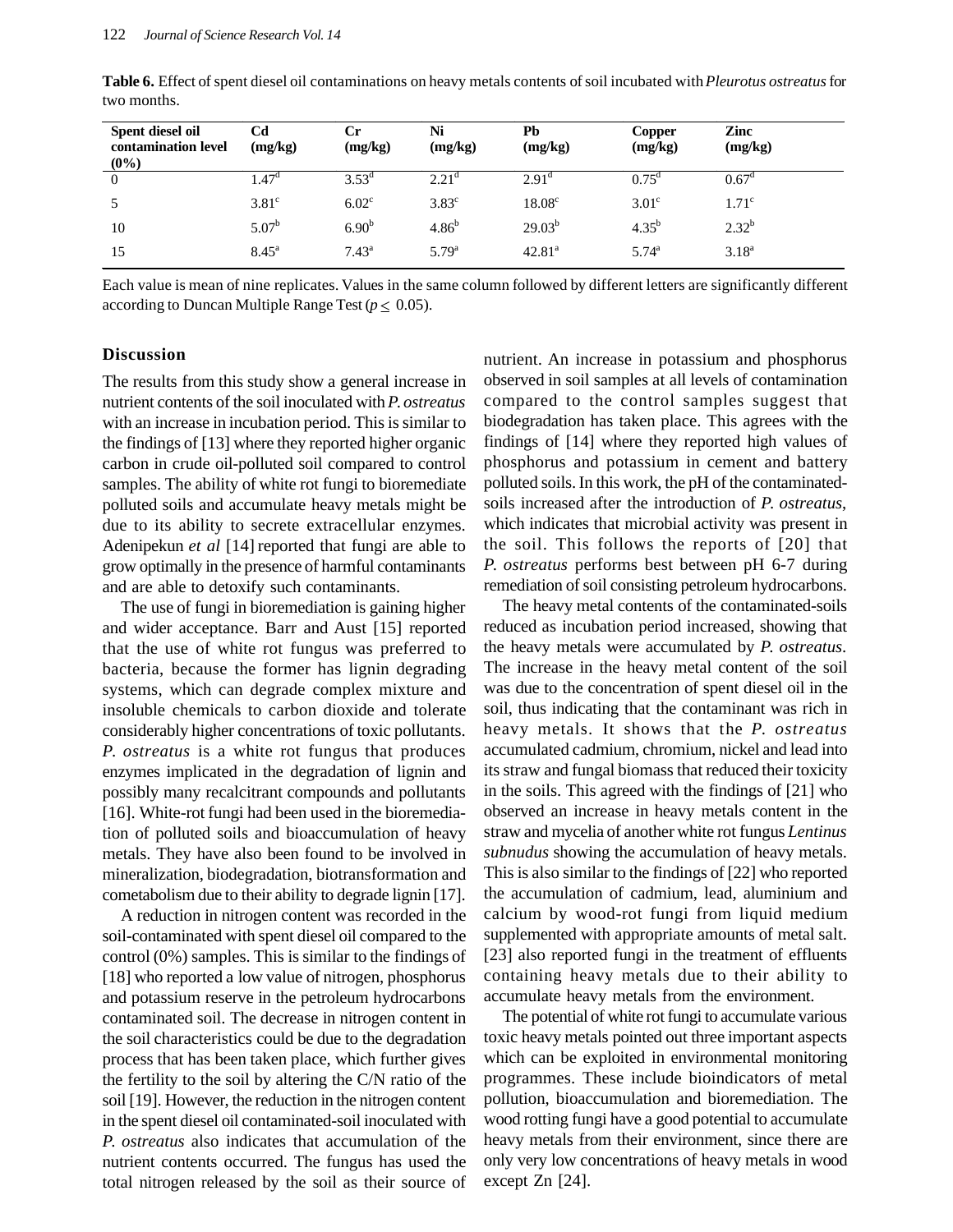The findings from this study show an increase in the nutrient contents of the rice straw incubated with *P. ostreatus* in the spent diesel oil contaminated-soil. The nutrient contents increased with increase in the incubation period. The nutrient contents of the rice straw increased significantly at two months of incubation with *P. ostreatus* an observation similar to the findings of [25] who reported higher nitrogen content in rice straw than in cocoa pod husk. The reduction of potassium in spent diesel oil contaminatedsoil showed that degradation has occurred because *P. ostreatus* accumulated the potassium during the decontamination process for synthesis of degrading enzymes and metabolism of the fungus. This reduction can also be attributed to a report by [26] that potassium and magnesium are co-factors in some fungi enzymes system which involved in carbohydrate metabolism.

An accumulation of heavy metals was indicated in *P. ostreatus.* The heavy metals content was higher in the rice straw inoculated with *P. ostreatus* compared to the control samples. The accumulation of nickel was higher than other heavy metals in the straw and mycelia; the heavy metals like Pb and Cd are of toxicological importance. [27] reported that the heavy metal contents are related to mushroom species, composition of substrate, age of fruiting bodies and mycelium and distance from the source of pollution. It was also observed that some of these heavy metals accumulated by these microbes are micro nutrients which are needed for their growth [28].

The high heavy metal content of the soil indicate the richness of the contaminant in heavy metals heavy metals are essential to living organisms at low concentration but the excess of it can lead to toxicity and contaminate the soil which can adversely affect microbial and plants populations [29]. When consumed, they could be bioaccumulated in living organism thereby becoming hazardous to human and animal health.

The highest organic carbon observed in the 15% spent diesel oil contaminated-soil might be due to the presence of high oil in this soil. This is similar to the work done by [30] in bioremediation of cement and battery-polluted soil, where higher organic carbon and organic matter were recorded compared to control samples. The increase in organic carbon, organic matter, total nitrogen, potassium and magnesium in spent diesel oil contaminated-soil at the highest percentage level compared to the lowest percentage level of contamination after decontamination by *P. ostreatus* could be due to the fact that spent diesel oil would have accumulated more carbon during its use in different metal works and exposure to atmosphere might have deposited  $CO_2$  in it. Rehm and Reiff [31] reported that aerobic conditions were generally considered necessary for extensive degradation of hydrocarbon in the environment. Schaefer and Juliane [32] concluded that bioremediation is a useful method of soil remediation if pollutant concentrations are moderate.

### **Conclusions**

This study reveals the potential of *P. ostreatus* in the bioremediation of spent diesel oil contaminated-soil irrespective of its contamination levels. Overall, bioremediation best occurred at 15% contamination level of spent diesel oil contaminated-soil and straw with the highest nutrient contents and heavy metal reduction. Also, pH range of 7 to 8 favoured the fungus during the bioremediation process.

Thus, the use of this fungus should be adopted by farmers and agricultural institutes in remediating polluted soil rather than abandoning such polluted farms.

### **References**

- [1] Voroney, R. P. 2006. The soil Habitat in soil microbiology, *Ecology and Biochemistry,*Eldor A. Paul Ed. 25-48.
- [2] Mandri, T. and Lin, J. 2007. Isolation and characterization of engine oil degrading indigenous micro-organisms in kwazulu-Natal", *J. Biotech. 6 (1):* 23-27.
- [3] Abioye, O. P., Agamuthu, P. and Abdul Aziz, A. R. 2012. Biodegradation of used motor oil in soil using organic waste amendments. *Biotech. Res. Intern. Sci.* 2012 (2012): 1-8.
- [4] Adam, G. and Duncan, H. J. 1999. Effect of diesel fuel on growth of selected plant species. *Environ Geochem. Hith. 21:* 353-357.
- [5] Biobasics, 2006. The science and the issues. 9 Feb.-24 Nov. 2006. http://www.biobasics.gc.ca/english/ View.asp?x=74.1
- [6] Ogbo, M. E., Okhuoya, J. A. and Anaziah, O. C. 2006. Effect of different levels of spent lubricating oil on the growth of *Pleurotus tuber-regium* Fries Singer. *Nigerian Journal of Botany, 19 (2):* 266-70.
- [7] Ejoh, O. E., Adenipekun, C. O. and Ogunjobi, A. A. 2012. Effect of *Pleurotus tuber- regium*. Singer and microorganisms on degradation of soil contaminated with spent cutting fluid. *New York Science Journal, 5 (10):* 121-128.
- [8] Radha, K. V., Regupathi, I., Arunagiri, A. and Murugesan, T. 2005. Decolorization studies of synthetic dyes using *Phanerochaete chrysosporium* and their kinetics. *Proc. Biochem. 40:* 3337-3345.
- [9] Stamets, P. 2000. *Growing gourmet and medicinal mushrooms*. Ten Speed Press, Berkeley and Toronto, p. 339.
- [10] Adenipekun, C. O., Ayanleye, O. O. and Oyetunji, O. J. 2013. Bioremediation of soil-contaminated by spent diesel oil using *Pleurotus pulmonarius* Fries (Quelet) and its effects on the growth of *Corchorus olitorius* (L). *J. Appl. Biosciences, 68:* 5366-5373.